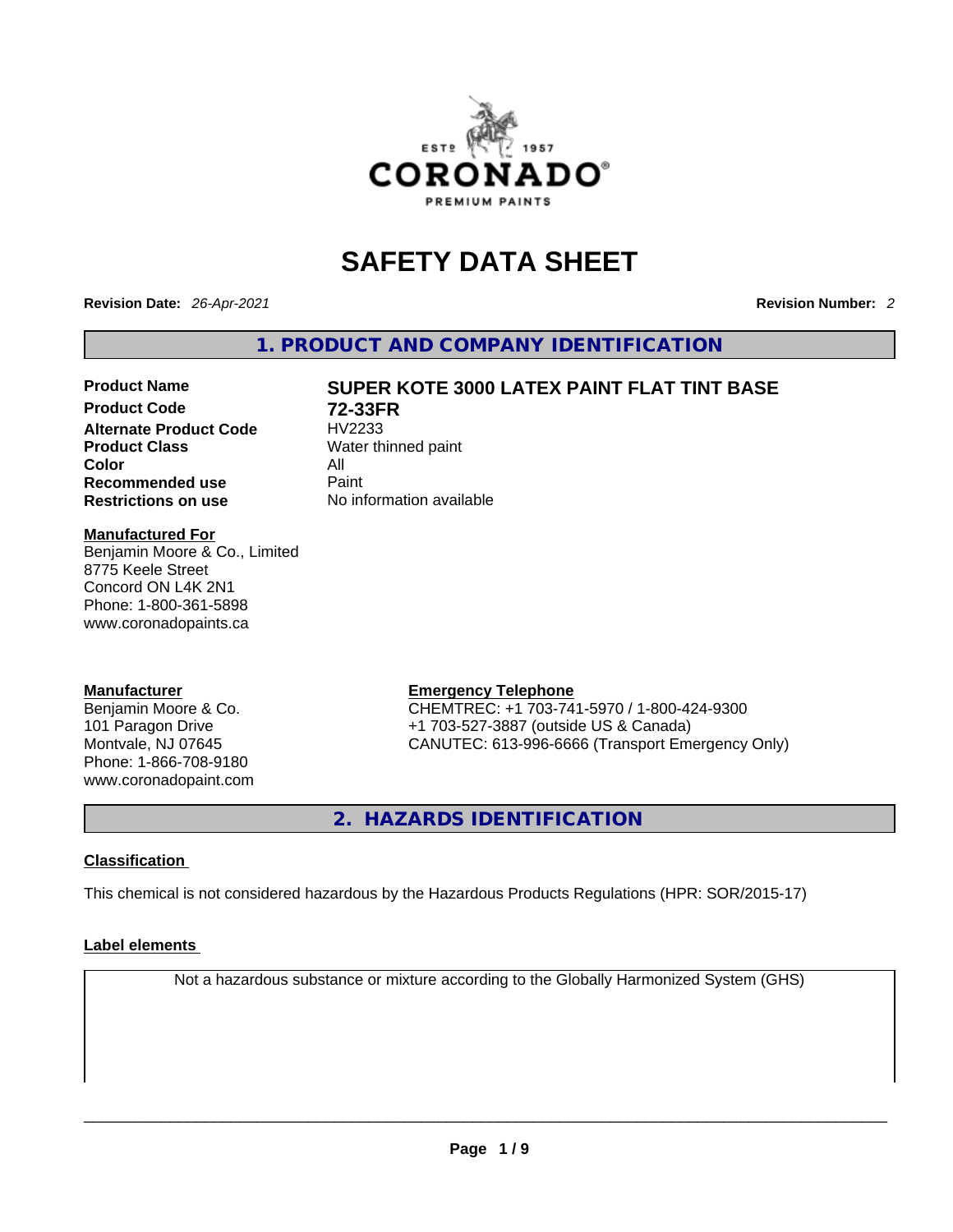**Appearance** liquid

**Odor** little or no odor

**Other information** 

No information available

 **WARNING:** This product contains isothiazolinone compounds at levels of <0.1%. These substances are biocides commonly found in most paints and a variety of personal care products as a preservative. Certain individuals may be sensitive or allergic to these substances, even at low levels.

#### **3. COMPOSITION INFORMATION ON COMPONENTS**

| <b>Chemical name</b> | CAS No.    | Weight-%   | Hazardous Material<br>Information Review Act Idate exemption granted<br>registry number<br>(HMIRA registry $#$ ) | Date HMIRA filed and<br>(if applicable) |
|----------------------|------------|------------|------------------------------------------------------------------------------------------------------------------|-----------------------------------------|
| Limestone            | 1317-65-3  | $10 - 30%$ |                                                                                                                  |                                         |
| Titanium dioxide     | 13463-67-7 | $3 - 7%$   |                                                                                                                  |                                         |

\*The exact percentage (concentration) of composition has been withheld as a trade secret

| 4. FIRST AID MEASURES                                 |                                                                                                                                                                |  |  |  |
|-------------------------------------------------------|----------------------------------------------------------------------------------------------------------------------------------------------------------------|--|--|--|
| <b>General Advice</b>                                 | No hazards which require special first aid measures.                                                                                                           |  |  |  |
| <b>Eye Contact</b>                                    | Rinse thoroughly with plenty of water for at least 15<br>minutes and consult a physician.                                                                      |  |  |  |
| <b>Skin Contact</b>                                   | Wash off immediately with soap and plenty of water while<br>removing all contaminated clothes and shoes.                                                       |  |  |  |
| <b>Inhalation</b>                                     | Move to fresh air. If symptoms persist, call a physician.<br>Clean mouth with water and afterwards drink plenty of<br>water. Consult a physician if necessary. |  |  |  |
| Ingestion                                             |                                                                                                                                                                |  |  |  |
| <b>Most Important Symptoms/Effects</b>                | None known.                                                                                                                                                    |  |  |  |
| <b>Notes To Physician</b>                             | Treat symptomatically.                                                                                                                                         |  |  |  |
|                                                       | 5. FIRE-FIGHTING MEASURES                                                                                                                                      |  |  |  |
| <b>Suitable Extinguishing Media</b>                   | Use extinguishing measures that are appropriate to local<br>circumstances and the surrounding environment.                                                     |  |  |  |
| Protective equipment and precautions for firefighters | As in any fire, wear self-contained breathing apparatus<br>pressure-demand, MSHA/NIOSH (approved or equivalent)<br>and full protective gear.                   |  |  |  |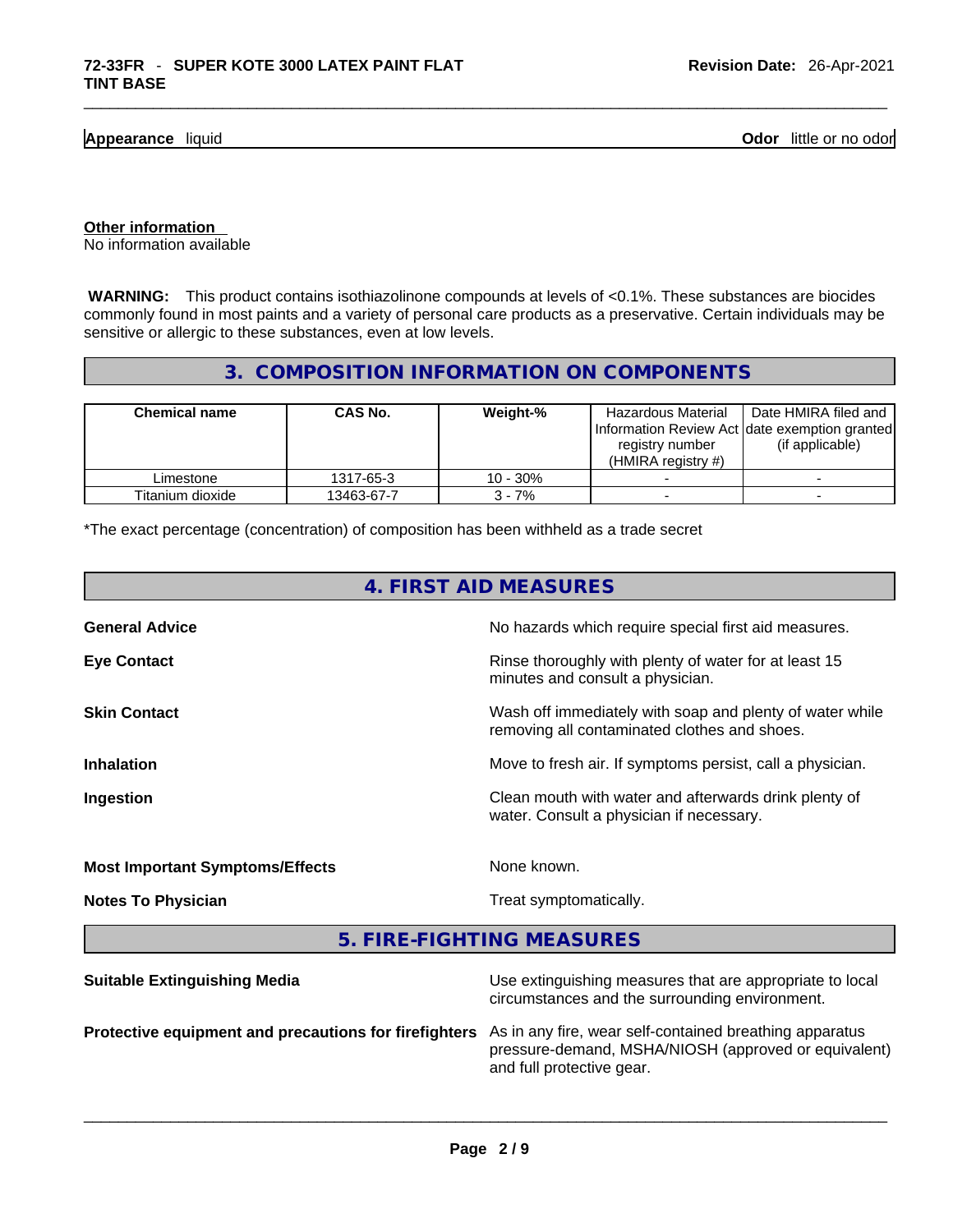| <b>Specific Hazards Arising From The Chemical</b>                                                                     | Closed containers may rupture if exposed to fire or<br>extreme heat. |
|-----------------------------------------------------------------------------------------------------------------------|----------------------------------------------------------------------|
| <b>Sensitivity to mechanical impact</b>                                                                               | No.                                                                  |
| Sensitivity to static discharge                                                                                       | No.                                                                  |
| <b>Flash Point Data</b><br>Flash point (°F)<br>Flash Point (°C)<br><b>Method</b><br><b>Flammability Limits In Air</b> | Not applicable<br>Not applicable<br>Not applicable                   |
| Lower flammability limit:<br><b>Upper flammability limit:</b>                                                         | Not applicable<br>Not applicable                                     |
| <b>Flammability: 0</b><br><b>NFPA</b><br>Health: 1                                                                    | <b>Instability: 0</b><br><b>Special: Not Applicable</b>              |
| <b>NFPA Legend</b><br>0 - Not Hazardous<br>1 - Slightly                                                               |                                                                      |

- 
- 2 Moderate
- 3 High
- 4 Severe

*The ratings assigned are only suggested ratings, the contractor/employer has ultimate responsibilities for NFPA ratings where this system is used.* 

*Additional information regarding the NFPA rating system is available from the National Fire Protection Agency (NFPA) at www.nfpa.org.* 

#### **6. ACCIDENTAL RELEASE MEASURES**

| <b>Personal Precautions</b>      | Avoid contact with skin, eyes and clothing. Ensure<br>adequate ventilation.                          |
|----------------------------------|------------------------------------------------------------------------------------------------------|
| <b>Other Information</b>         | Prevent further leakage or spillage if safe to do so.                                                |
| <b>Environmental precautions</b> | See Section 12 for additional Ecological Information.                                                |
| <b>Methods for Cleaning Up</b>   | Soak up with inert absorbent material. Sweep up and<br>shovel into suitable containers for disposal. |

### **7. HANDLING AND STORAGE**

| <b>Handling</b>               | Avoid contact with skin, eyes and clothing. Avoid breathing<br>vapors, spray mists or sanding dust. In case of insufficient<br>ventilation, wear suitable respiratory equipment. |
|-------------------------------|----------------------------------------------------------------------------------------------------------------------------------------------------------------------------------|
| <b>Storage</b>                | Keep container tightly closed. Keep out of the reach of<br>children.                                                                                                             |
| <b>Incompatible Materials</b> | No information available                                                                                                                                                         |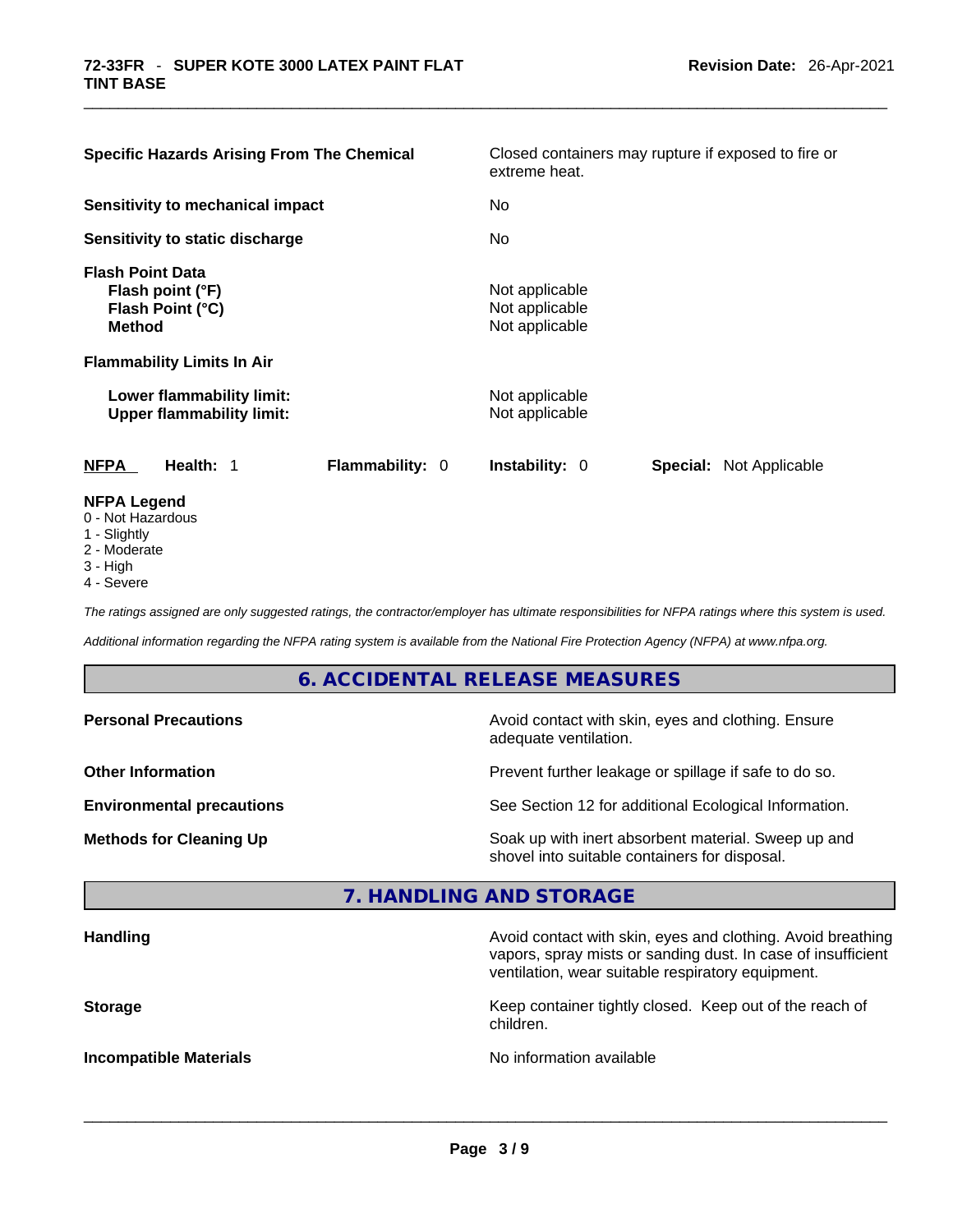#### **8. EXPOSURE CONTROLS/PERSONAL PROTECTION**

#### **Exposure Limits**

| <b>Chemical name</b> | <b>ACGIH TLV</b>         | <b>Alberta</b>    | <b>British Columbia</b>    | <b>Ontario</b>    | Quebec                       |
|----------------------|--------------------------|-------------------|----------------------------|-------------------|------------------------------|
| Limestone            | N/E                      | 10 mg/m $3$ - TWA | 10 mg/m <sup>3</sup> - TWA | N/E               | 10 mg/m $3$ - TWAEV          |
|                      |                          |                   | $3 \text{ ma/m}^3$ - TWA   |                   |                              |
|                      |                          |                   | $20 \text{ mg/m}^3$ - STEL |                   |                              |
| Titanium dioxide     | TWA: $10 \text{ mg/m}^3$ | 10 mg/m $3$ - TWA | 10 mg/m $3$ - TWA          | 10 mg/m $3$ - TWA | 10 mg/m <sup>3</sup> - TWAEV |
|                      |                          |                   | $3$ mg/m $3$ - TWA         |                   |                              |

**Legend**

ACGIH - American Conference of Governmental Industrial Hygienists Alberta - Alberta Occupational Exposure Limits British Columbia - British Columbia Occupational Exposure Limits Ontario - Ontario Occupational Exposure Limits Quebec - Quebec Occupational Exposure Limits N/E - Not established

#### **Personal Protective Equipment**

**Engineering Measures Ensure** Ensure adequate ventilation, especially in confined areas.

**Eye/Face Protection Safety glasses with side-shields. Skin Protection Protection Protective gloves and impervious clothing. Respiratory Protection In case of insufficient ventilation wear suitable respiratory** equipment.

**Hygiene Measures Avoid contact with skin, eyes and clothing. Remove and Avoid contact with skin, eyes and clothing. Remove and Avoid contact with skin, eyes and clothing. Remove and** wash contaminated clothing before re-use. Wash thoroughly after handling.

#### **9. PHYSICAL AND CHEMICAL PROPERTIES**

**Appearance** liquid **Odor Odor Odor Odor Odor** *little or no odor little or no odor* **Odor Threshold**<br> **Density (Ibs/gal)**<br> **Density (Ibs/gal)**<br> **No information available**<br>
10.75 - 10.85 **Density (Ibs/gal)** 10.75 - 10.75 - 10.75 - 10.75 - 10.<br>**Specific Gravity** 1.28 - 1.30 **Specific Gravity pH pH** *No* information available **Viscosity (cps) Viscosity (cps) No information available Solubility(ies)** No information available **Water solubility No information available No information available Evaporation Rate No information available No information available Vapor pressure**  No information available **No information** available **Vapor density No information available No information available Wt. % Solids** 40 - 50 **Vol. % Solids** 20 - 30 **Wt. % Volatiles** 50 - 60 **Vol. % Volatiles VOC Regulatory Limit (g/L)** < 50 **Boiling Point (°F)** 212 **Boiling Point (°C)** 100 **Freezing point (°F)** 32 **Freezing Point (°C)** 0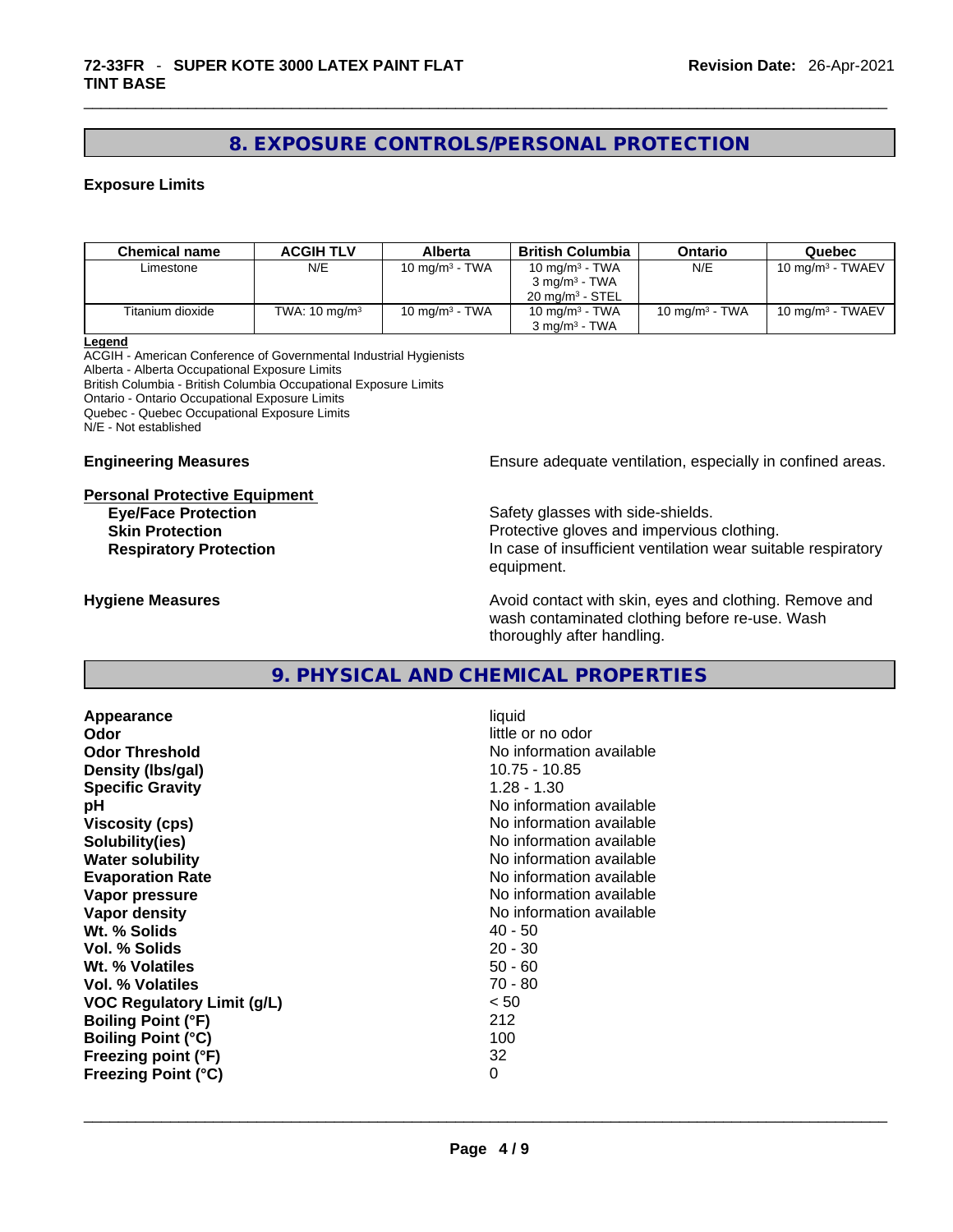- **Revision Date:** 26-Apr-2021
- **Flash point (°F)**<br> **Flash Point (°C)**<br> **Flash Point (°C)**<br> **Not** applicable **Flash Point (°C) Method** Not applicable **Flammability (solid, gas)** Not applicable **Upper flammability limit:**<br> **Lower flammability limit:**<br>
Not applicable<br>
Not applicable **Lower flammability limit:**<br> **Autoignition Temperature (°F)** Not applicable available **Autoignition Temperature (°F) Autoignition Temperature (°C)**<br> **Decomposition Temperature (°F)** No information available **Decomposition Temperature (°F) Decomposition Temperature (°C)** No information available **Partition coefficient** No information available
	-

#### **10. STABILITY AND REACTIVITY**

| <b>Reactivity</b> |  |
|-------------------|--|
|                   |  |

**Hazardous Decomposition Products** None under normal use.

**Not Applicable** 

**Chemical Stability** Stable under normal conditions.

**Conditions to avoid Prevent from freezing.** 

**Incompatible Materials No materials** No materials to be especially mentioned.

**Possibility of hazardous reactions** None under normal conditions of use.

#### **11. TOXICOLOGICAL INFORMATION**

#### **Product Information Information on likely routes of exposure**

**Acute Toxicity** 

**Principal Routes of Exposure Exposure** Eye contact, skin contact and inhalation.

**Product Information Information No information available** 

#### **Symptoms** related to the physical, chemical and toxicological characteristics

**Symptoms Symptoms No information available** 

#### **Delayed and immediate effects as well as chronic effects from short and long-term exposure**

**Eye contact Exercise 3 May cause slight irritation Skin contact Substance may cause slight skin irritation. Prolonged or** Substance may cause slight skin irritation. Prolonged or repeated contact may dry skin and cause irritation. **Inhalation Inhalation Inhalation May cause irritation of respiratory tract. Ingestion Ingestion Index is a structure of the line of the line of the line of the line of the line of the line of the line of the line of the line of the line of the line of the line of the line of the line of the l** vomiting and diarrhea. **Sensitization No information available. Neurological Effects No information available. Mutagenic Effects** No information available. \_\_\_\_\_\_\_\_\_\_\_\_\_\_\_\_\_\_\_\_\_\_\_\_\_\_\_\_\_\_\_\_\_\_\_\_\_\_\_\_\_\_\_\_\_\_\_\_\_\_\_\_\_\_\_\_\_\_\_\_\_\_\_\_\_\_\_\_\_\_\_\_\_\_\_\_\_\_\_\_\_\_\_\_\_\_\_\_\_\_\_\_\_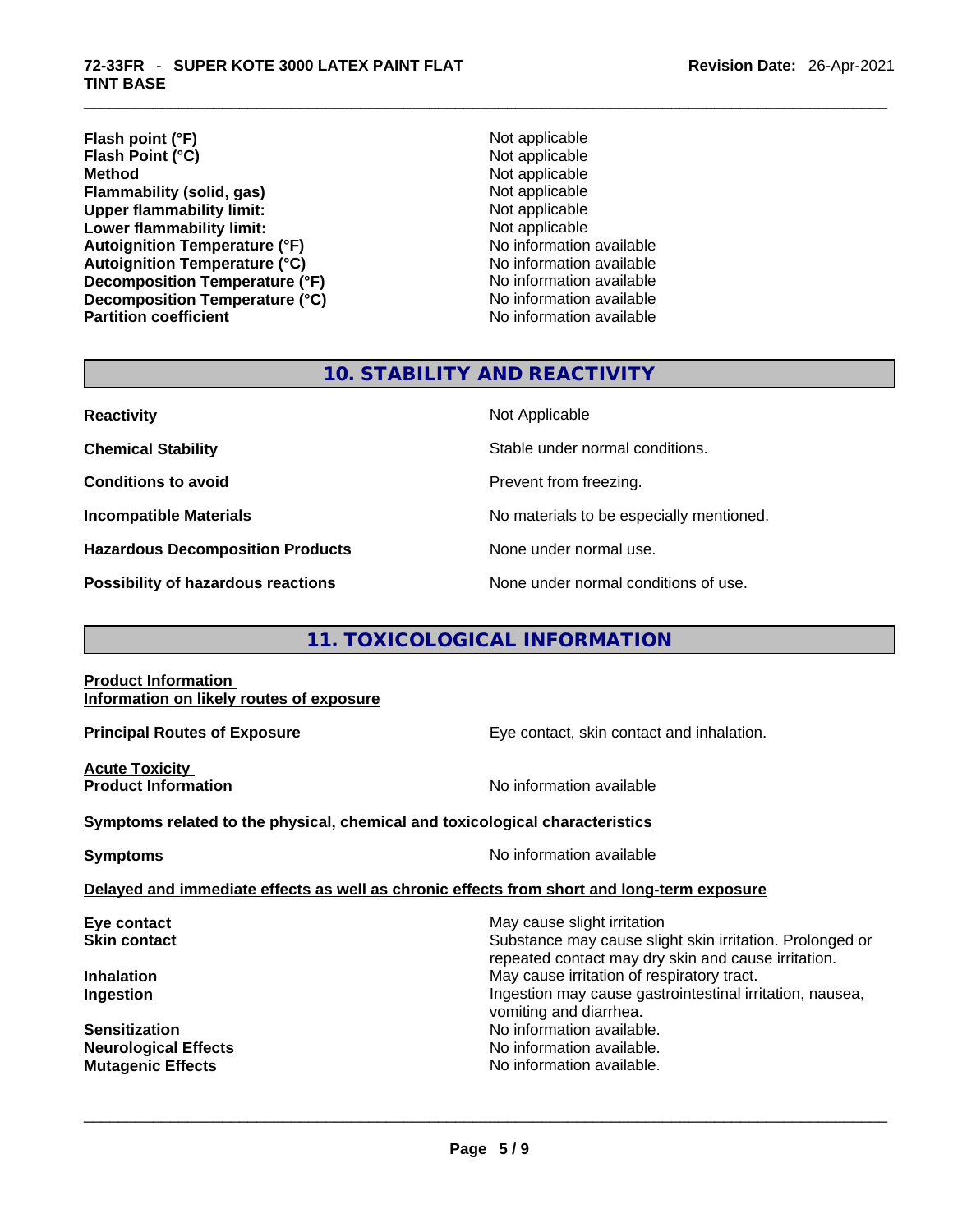| <b>Reproductive Effects</b>     | No information available. |
|---------------------------------|---------------------------|
| <b>Developmental Effects</b>    | No information available. |
| <b>Target organ effects</b>     | No information available. |
| <b>STOT - single exposure</b>   | No information available. |
| <b>STOT - repeated exposure</b> | No information available. |
| Other adverse effects           | No information available. |
| <b>Aspiration Hazard</b>        | No information available. |

**Numerical measures of toxicity**

#### **The following values are calculated based on chapter 3.1 of the GHS document**

**ATEmix (oral)** 12601 mg/kg

#### **Component Information**

| Chemical name    | Oral LD50              | Dermal LD50 | <b>Inhalation LC50</b> |
|------------------|------------------------|-------------|------------------------|
| Titanium dioxide | 10000 mg/kg<br>, Rat ا |             |                        |
| 13463-67-7       |                        |             |                        |

#### **Chronic Toxicity**

#### **Carcinogenicity**

*The information below indicates whether each agency has listed any ingredient as a carcinogen:.* 

| <b>Chemical name</b> | <b>IARC</b>                           | <b>NTP</b> |
|----------------------|---------------------------------------|------------|
|                      | $2B -$<br>Possible Human Carcinogen I |            |
| Titanium dioxide     |                                       |            |

• Although IARC has classified titanium dioxide as possibly carcinogenic to humans (2B), their summary concludes: "No significant exposure to titanium dioxide is thought to occur during the use of products in which titanium dioxide is bound to other materials, such as paint."

#### **Legend**

IARC - International Agency for Research on Cancer NTP - National Toxicity Program OSHA - Occupational Safety & Health Administration

**12. ECOLOGICAL INFORMATION** 

#### **Ecotoxicity Effects**

The environmental impact of this product has not been fully investigated.

#### **Product Information**

#### **Acute Toxicity to Fish**

No information available

#### **Acute Toxicity to Aquatic Invertebrates**

# No information available \_\_\_\_\_\_\_\_\_\_\_\_\_\_\_\_\_\_\_\_\_\_\_\_\_\_\_\_\_\_\_\_\_\_\_\_\_\_\_\_\_\_\_\_\_\_\_\_\_\_\_\_\_\_\_\_\_\_\_\_\_\_\_\_\_\_\_\_\_\_\_\_\_\_\_\_\_\_\_\_\_\_\_\_\_\_\_\_\_\_\_\_\_ **Acute Toxicity to Aquatic Plants**

No information available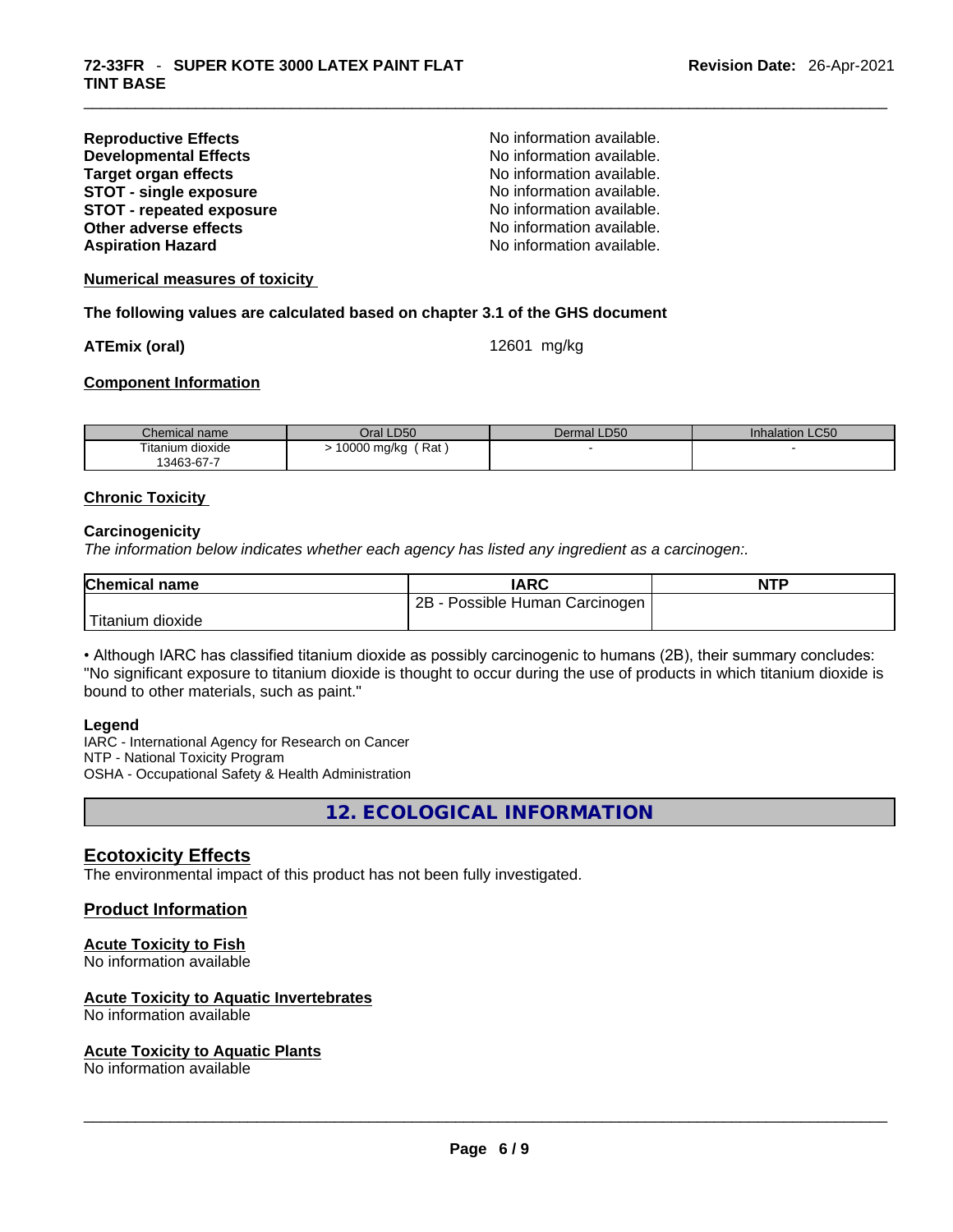#### **Persistence / Degradability**

No information available.

#### **Bioaccumulation**

No information available.

#### **Mobility in Environmental Media**

No information available.

#### **Ozone**

No information available

#### **Component Information**

#### **Acute Toxicity to Fish**

Titanium dioxide  $LC50: > 1000$  mg/L (Fathead Minnow - 96 hr.)

#### **Acute Toxicity to Aquatic Invertebrates**

**Acute Toxicity to Aquatic Plants**

#### **13. DISPOSAL CONSIDERATIONS**

**Waste Disposal Method** Dispose of in accordance with federal, state, provincial, and local regulations. Local requirements may vary, consult your sanitation department or state-designated environmental protection agency for more disposal options.

#### **14. TRANSPORT INFORMATION**

**TDG** Not regulated **ICAO / IATA** Not regulated

IMDG / IMO<br>
And regulated<br>  $\begin{array}{|l|l|}\hline \textbf{15. REGULAR} & \textbf{16.} \\ \hline \end{array}$ <br>  $\begin{array}{|l|l|}\hline \textbf{25.} \\ \hline \textbf{36.} \\ \hline \textbf{47.} \\ \hline \textbf{58.} \\ \hline \textbf{69.} \\ \hline \textbf{70.} \\ \hline \textbf{81.} \\ \hline \textbf{91.} \\ \hline \textbf{10.} \\ \hline \textbf{11.} \\ \hline \textbf{12.} \\ \hline \textbf{$ 

### **15. REGULATORY INFORMATION**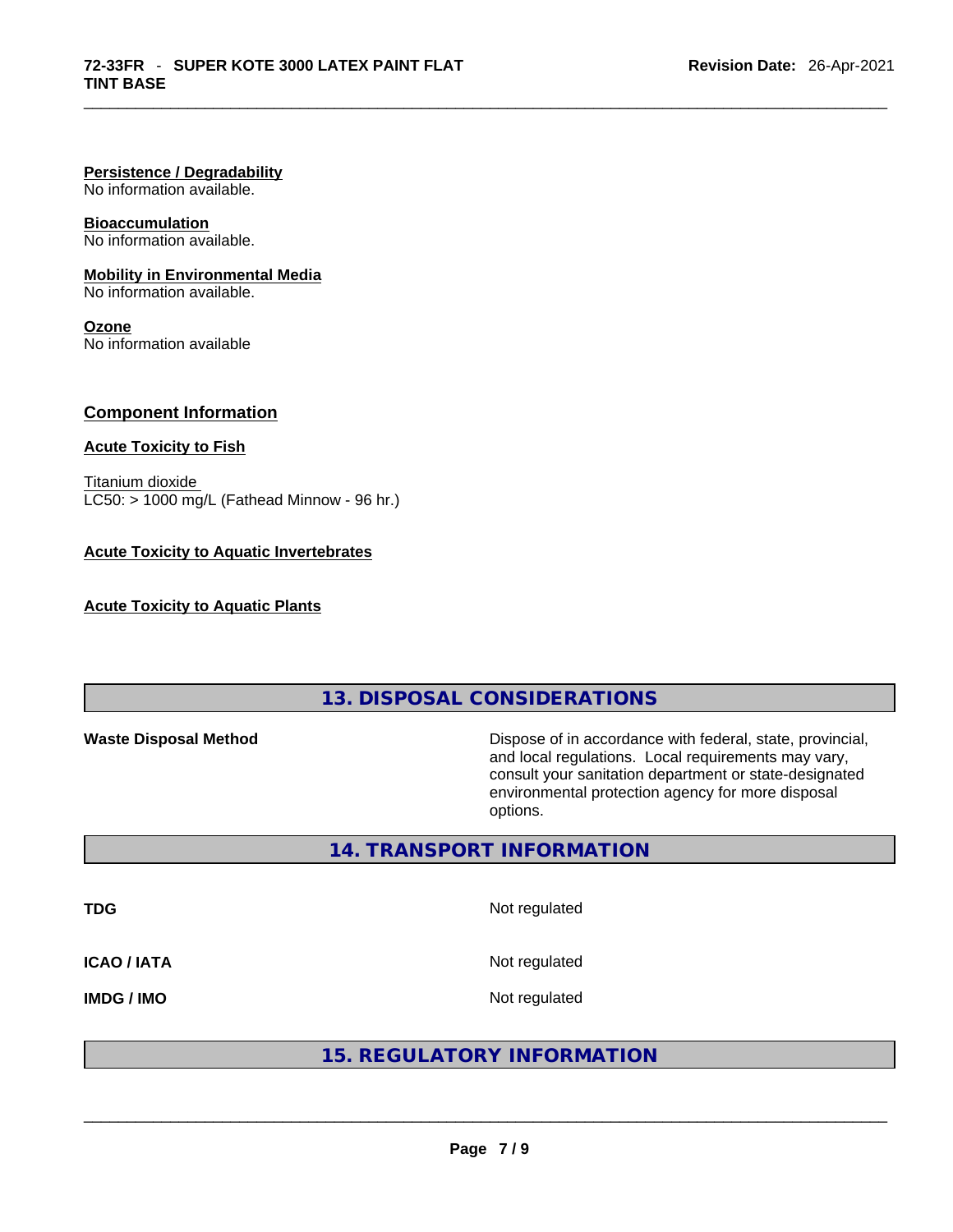#### **International Inventories**

| <b>TSCA: United States</b> | Yes - All components are listed or exempt. |
|----------------------------|--------------------------------------------|
| <b>DSL: Canada</b>         | Yes - All components are listed or exempt. |

#### **National Pollutant Release Inventory (NPRI)**

#### **NPRI Parts 1- 4**

This product contains the following Parts 1-4 NPRI chemicals:

*None*

#### **NPRI Part 5**

This product contains the following NPRI Part 5 Chemicals:

#### *None*

#### **WHMIS Regulatory Status**

This product has been classified in accordance with the hazard criteria of the Hazardous Products Regulations (HPR) and the SDS contains all the information required by the HPR.

#### **16. OTHER INFORMATION**

| HMIS - | <b>Health: 1</b> | <b>Flammability: 0</b> | <b>Reactivity: 0 PPE: -</b> |  |
|--------|------------------|------------------------|-----------------------------|--|
| .      |                  |                        |                             |  |

#### **HMIS Legend**

- 0 Minimal Hazard
- 1 Slight Hazard
- 2 Moderate Hazard
- 3 Serious Hazard
- 4 Severe Hazard
- \* Chronic Hazard
- X Consult your supervisor or S.O.P. for "Special" handling instructions.

*Note: The PPE rating has intentionally been left blank. Choose appropriate PPE that will protect employees from the hazards the material will present under the actual normal conditions of use.* 

*Caution: HMISÒ ratings are based on a 0-4 rating scale, with 0 representing minimal hazards or risks, and 4 representing significant hazards or risks. Although HMISÒ ratings are not required on MSDSs under 29 CFR 1910.1200, the preparer, has chosen to provide them. HMISÒ ratings are to be used only in conjunction with a fully implemented HMISÒ program by workers who have received appropriate HMISÒ training. HMISÒ is a registered trade and service mark of the NPCA. HMISÒ materials may be purchased exclusively from J. J. Keller (800) 327-6868.* 

 **WARNING!** If you scrape, sand, or remove old paint, you may release lead dust. LEAD IS TOXIC. EXPOSURE TO LEAD DUST CAN CAUSE SERIOUS ILLNESS, SUCH AS BRAIN DAMAGE, ESPECIALLY IN CHILDREN. PREGNANT WOMEN SHOULD ALSO AVOID EXPOSURE. Wear a NIOSH approved respirator to control lead exposure. Clean up carefully with a HEPA vacuum and a wet mop. Before you start, find out how to protect yourself and your family by logging onto Health Canada at

http://www.hc-sc.gc.ca/ewh-semt/contaminants/lead-plomb/asked\_questions-questions\_posees-eng.php.